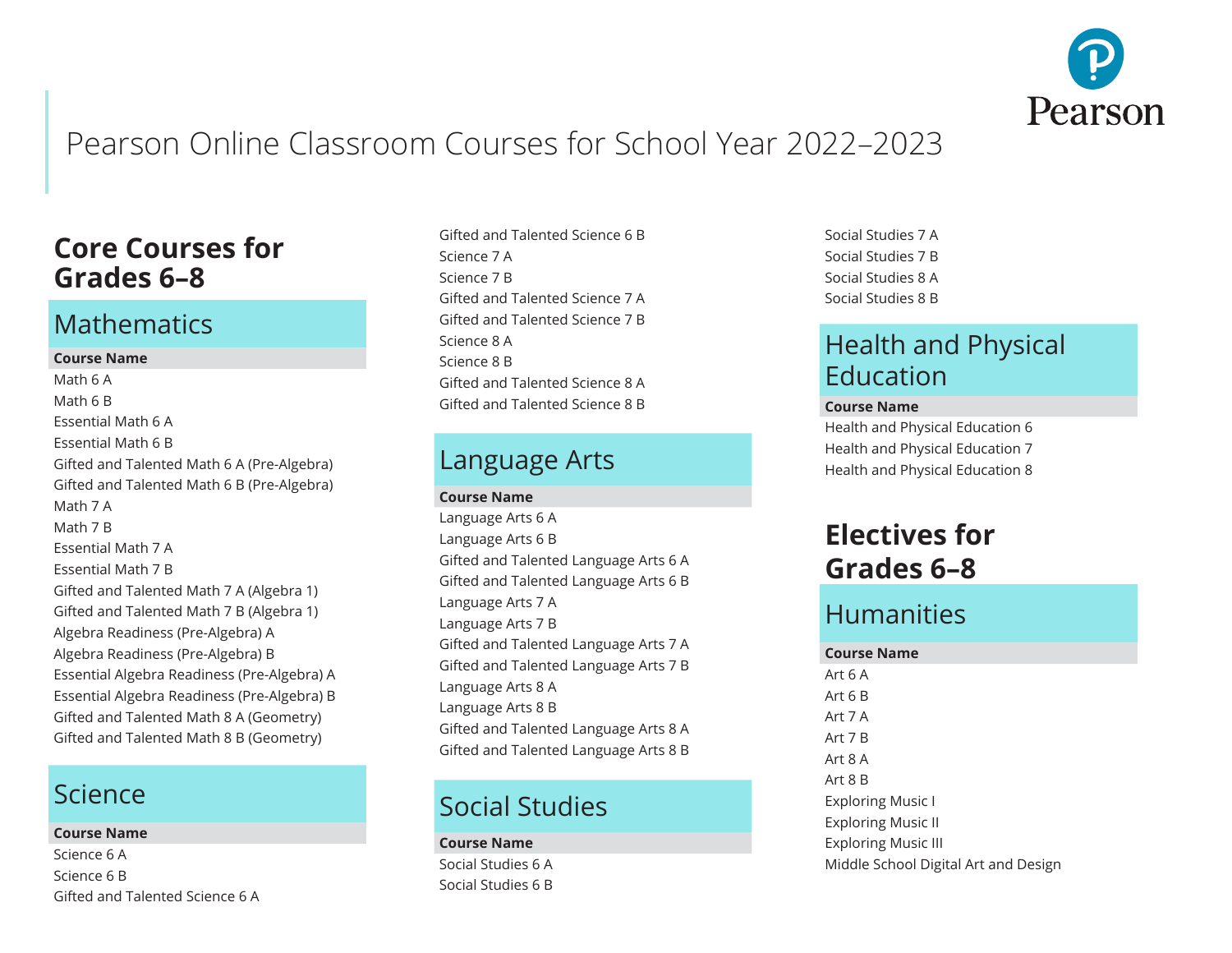

## Interdisciplinary

**Course Name**

Home Life

## Language Arts

#### **Course Name**

Gifted and Talented Literature Study 6 Gifted and Talented Literature Study 7 Gifted and Talented Literature Study 8

## **Other**

#### **Course Name**

School Career Exploration 1 Middle School Career Exploration 2 Middle School Journalism WebQuest

# Technology

#### Course Name

Educational Technology and Online Learning 6 Educational Technology and Online Learning 7 Educational Technology and Online Learning 8

## World Languages

#### **Course Name**

Middle Chinese I Middle Chinese II Middle Sign Language Middle Spanish I Middle Spanish II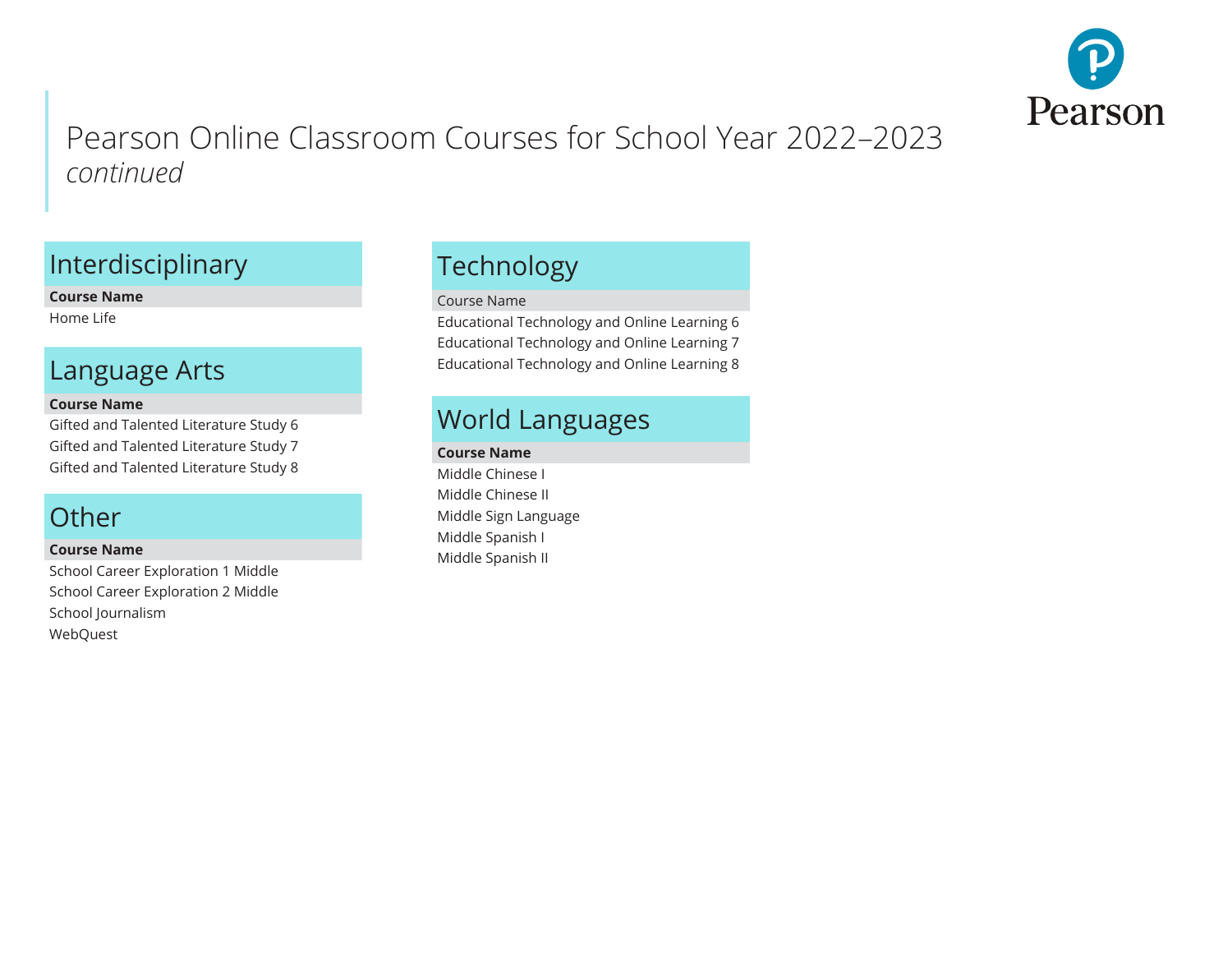

## **Core Courses for Grades 9-12**

#### **Mathematics**

#### **Course Name**

Algebra 1 A Algebra 1 B Honors Algebra 1 A Honors Algebra 1 B Foundations Algebra 1 A Foundations Algebra 1 B Algebra 1 A, Part 1 Algebra 1 A, Part 2 Algebra 1 B, Part 1 Algebra 1 B, Part 2 Algebra 2 A Algebra 2 B Honors Algebra 2 A Honors Algebra 2 B Foundations Algebra 2 A Foundations Algebra 2 B Algebra 2 A, Part 1 Algebra 2 A, Part 2 Algebra 2 B, Part 1 Algebra 2 B, Part 2 Algebra with Finance A Algebra with Finance B

Calculus A Calculus B Consumer Math A Consumer Math B Explorations in Mathematics A Explorations in Mathematics B Geometry A Geometry B Honors Geometry A Honors Geometry B Foundations Geometry A Foundations Geometry B Pre-Algebra A Pre-Algebra B Pre-Calculus A Pre-Calculus B Honors Pre-Calculus A Honors Pre-Calculus B **Statistics** 

#### Language Arts

#### **Course Name**

English 9 A English 9 B Foundations English 9 A Foundations English 9 B Honors English 9 A Honors English 9 B English 10 A English 10 B

Foundations English 10 A Foundations English 10 B Honors English 10 A Honors English 10 B English 11 A English 11 B Foundations English 11 A Foundations English 11 B Honors English 11 A Honors English 11 B English 12 A English 12 B Foundations English 12 A Foundations English 12 B Honors English 12 A Honors English 12 B

## Science

**Course Name** Biology A Biology B Honors Biology A Honors Biology B Chemistry A Chemistry B Honors Chemistry A Honors Chemistry B Earth Science A Earth Science B Honors Earth Science A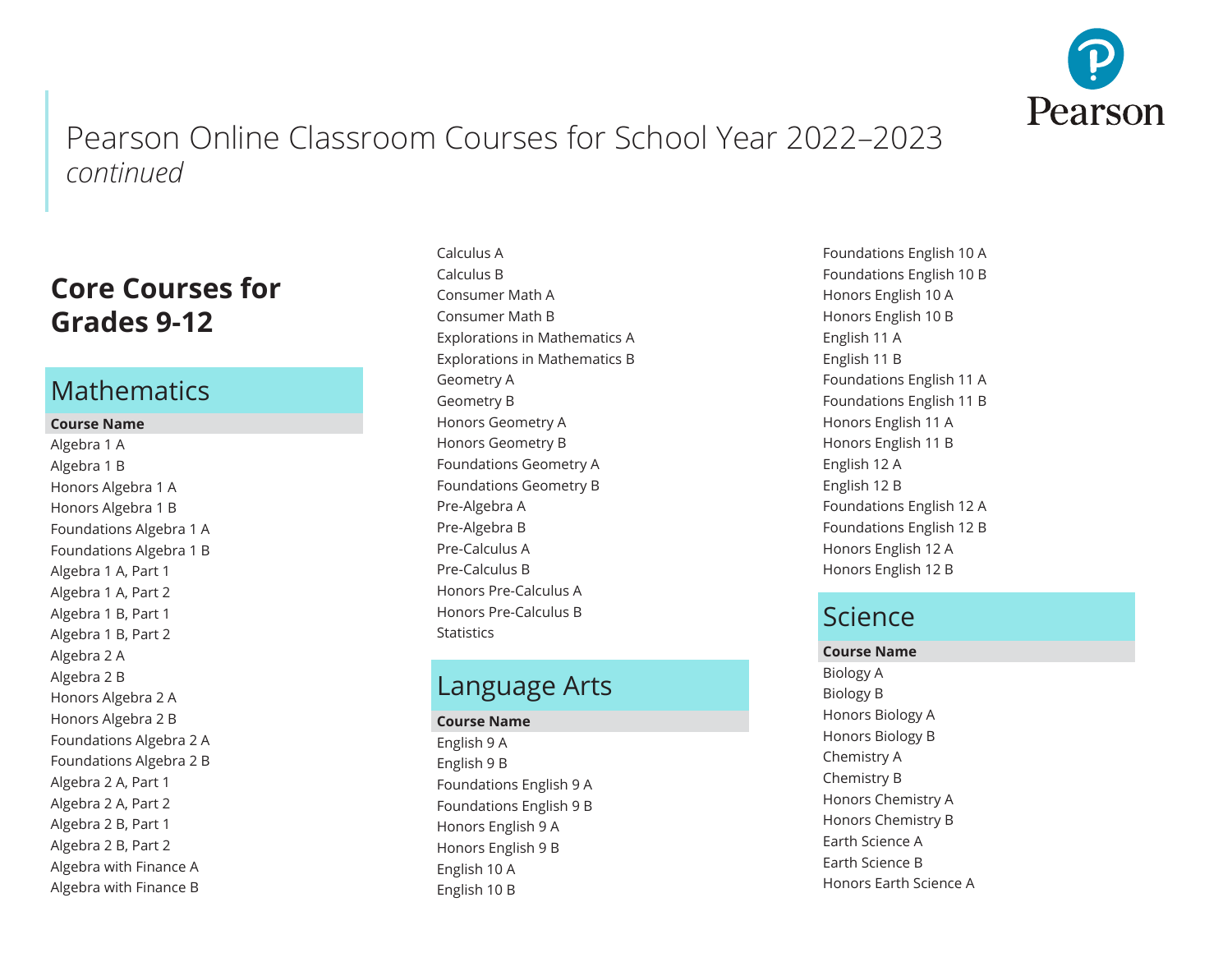

Honors Earth Science B Physical Science A Physical Science B Honors Physical Science A Honors Physical Science B Physics A Physics B Honors Physics A Honors Physics B

### Social Studies

#### **Course Name**

American Government A American Government B Honors American Government A Honors American Government B American Government - Single Semester Honors American Government - Single Semester **Economics** Honors Economics Geography and Society United States History A United States History B Honors United States History A Honors United States History B World Geography World History A World History B Honors World History A Honors World History B

## Advanced Placement

#### **Course Name**

AP Biology A AP Biology B AP Calculus AB A AP Calculus AB B AP English Language & Composition A AP English Language & Composition B AP English Literature and Composition A AP English Literature and Composition B AP Environmental Science A AP Environmental Science B AP Human Geography A AP Human Geography B AP Macroeconomics AP Microeconomics AP Psychology AP Spanish Language A AP Spanish Language B AP Statistics A AP Statistics B AP United States Government and Politics AP United States History A AP United States History B

### Health and Physical Education

#### **Course Name** High School Health Health, Fitness, and Nutrition A

Health, Fitness, and Nutrition B Personal Fitness Personal Health and Safety with Sex Education Physical Education Physical Education I Physical Education II Physical Education III

### 9–12 Electives and CTE

#### **Course Name**

3D Modeling 1 A Advertising and Sales Promotion African American Studies (Black History in America) Animation 1 A Animation 1 B Archaelogy Art History A Art History B Art in World Cultures Astronomy 1 A Astronomy 1 B Business Applications Coding 1 A Coding 1 B Computing for College and Careers 1 A Computing for College and Careers 1 B Creative Writing Creative Writing: Unleashing the Core of Your Imagination Criminology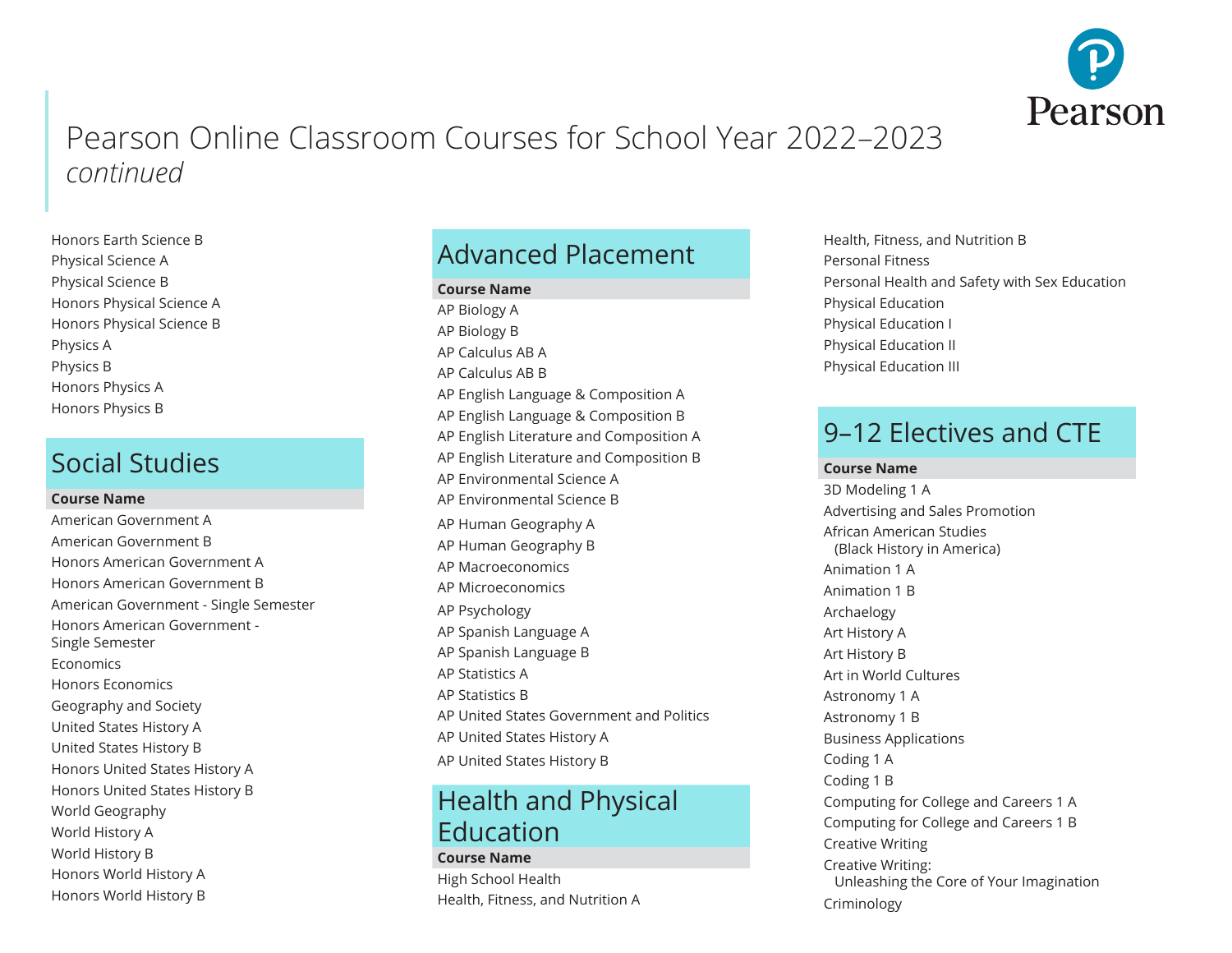

Current Events Digital Photography 1 A Digital Photography 1 B Digital Photography 2 Entrepreneurship 1 A Entrepreneurship 1 B Environmental Science Financial Literacy Forensic Science 1 Foundations of Game Design 1 A Foundations of Game Design 1 B Fundamentals of Art Fundamentals of Art Appreciation Fundamentals of Art History Fundamentals of English Composition Game Design for Chromebooks 1 A Game Design for Chromebooks 1 B Gothic Literature History of the Holocaust Human Geography International Business Introduction to Computer Applications Introduction to Drawing Introduction to Grammar and Composition Introduction to Graphic Design A Introduction to Graphic Design B Journalism A Journalism B Law & Order Life Skills: Navigating Adulthood

Living Music I Living Music II Marine Science: Secrets of the Blue Music Appreciation Mythology and Folklore Personal Finance Principles of Business and Finance A Principles of Business and Finance B Principles of Marketing A Principles of Marketing B Psychology A Psychology B Public Speaking I A Public Speaking I B Reading and Writing for Purpose Social Problems 1: A World in Crisis Sociology 1 Speech and Debate Sports & Entertainment Marketing Sports Management Web Design I A Web Design I B

## World Languages

**Course Name** French I A French I B French II A

French II B French III A French III B French IV A French IV B German I A German I B German II A German II B German III A German III B Japanese I A Japanese I B Japanese II A Japanese II B Sign Language I A Sign Language I B Sign Language II A Sign Language II B Spanish I A Spanish I B Spanish II A Spanish II B Spanish III A Spanish III B Spanish IV A Spanish IV B